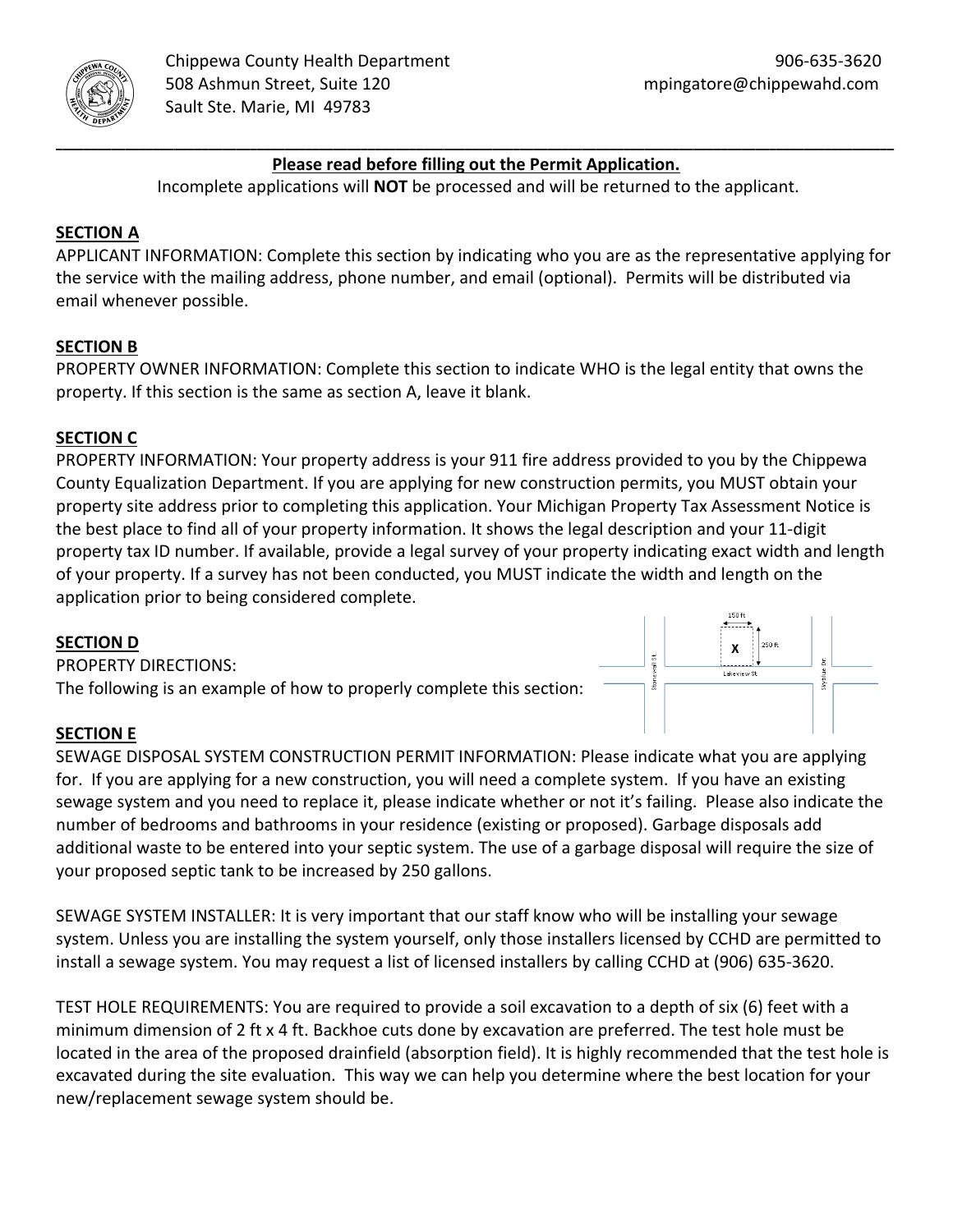## **SECTION F**

PRIVATE WELL CONSTRUCTION PERMIT: Please indicate whether or not you are applying for a new well or replacement. If you are replacing an existing well, please explain the reason you are replacing your old well. Your old well MUST be abandoned by a licensed well driller. We would also like to know what type of pump will be installed, if you plan to heat with fuel oil and/or if you have any above and/or below ground fuel tanks on your property. The well must be properly isolated from any fuel tanks. You must have a bacteriological (bacti) water sample collected from the well before using it for a drinking water supply.

#### **SECTION G**

SIGNATURE AND OTHER IMORTANT INFORMATION: It is important to note that other permits may be required, such as an EGLE Wetlands permit, a Soil Erosion permit, etc. By signing the application, you are agreeing to allow representatives of CCHD to enter upon the property for the proposed activity and completion of your project. ANY APPLICATIONS NOT SIGNED AND DATED WILL BE RETURNED AND THE PERMITTING PROCESS WILL BE DELAYED.

#### **SECTION H**

**NORTH** 

SITE PLAN: It is important for CCHD staff to know exactly what is existing and what is proposed on your property. At a minimum, you should have property dimensions; any and all structures and/or proposed dimensions; road ways; drive ways; surface water (lakes, streams, rivers, ponds); existing/proposed septic systems (must indicate tank and drainfield) (include neighboring septic systems); existing/proposed well(s) (include neighboring wells); easements and utilities; and fuel storage tanks (above and below ground).



Below is an example of a proper site plan:

**NOT TO SCALE**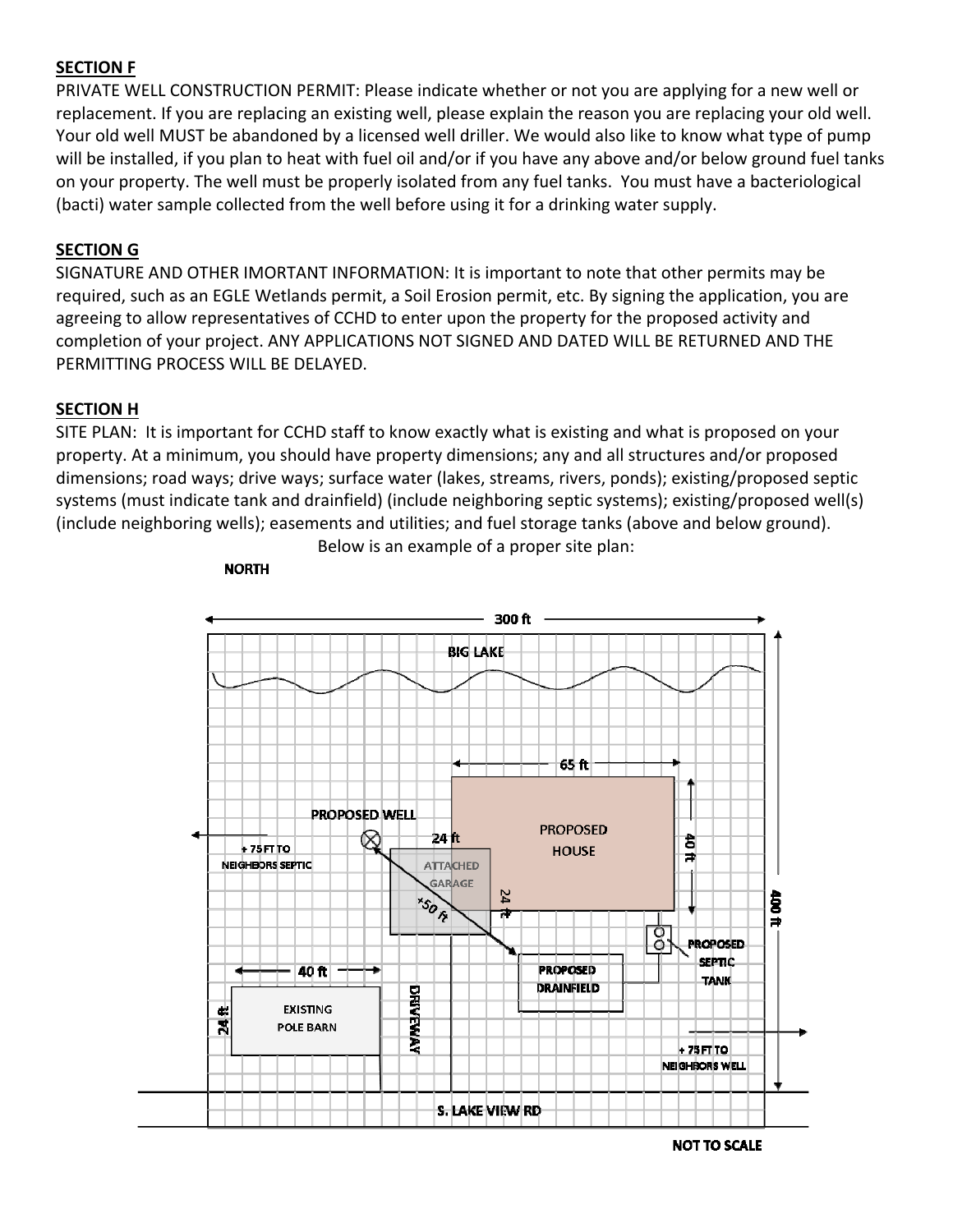

**Chippewa County Health Department 508 Ashmun Street, Suite 120 Sault Ste. Marie, MI 49783** 

| <b>Residential</b>                    | <b>Non-Residential</b>                     | <b>FOR DEPARTMENT USE</b> |
|---------------------------------------|--------------------------------------------|---------------------------|
| $\Box$ Absorption System & Tank-\$369 | Septic <2,000 gal/day-\$447                | <b>Date Received:</b>     |
| Absorption System-\$369               | Septic >2,000 gal/day -\$594               | <b>Received by:</b>       |
| Septic Tank Only/Privy-\$199          | Septic Tank Only-\$239                     | <b>Amount Paid:</b>       |
| Well-\$318                            | Type II Well (Use EGLE Application)-\$447  | Client Id #:              |
|                                       | Type III Well (Use EGLE Application)-\$347 |                           |

**COMPLETE ALL PORTIONS OF THE APPLICATION**. **INCOMPLETE APPLICATIONS WILL BE RETURNED**. **TYPE OR PRINT CLEARLY.** 

| ⋖<br>CTION | APPLICANT INFORMATION   OWNER<br>CONTRACTOR AGENT                                                                                                                                                                           |                                         |       |  |  |
|------------|-----------------------------------------------------------------------------------------------------------------------------------------------------------------------------------------------------------------------------|-----------------------------------------|-------|--|--|
|            |                                                                                                                                                                                                                             |                                         |       |  |  |
|            | MAILING                                                                                                                                                                                                                     |                                         |       |  |  |
|            | City<br>Street                                                                                                                                                                                                              | State                                   | Zip   |  |  |
|            |                                                                                                                                                                                                                             |                                         |       |  |  |
|            |                                                                                                                                                                                                                             |                                         |       |  |  |
| ≃          | PROPERTY OWNER INFORMATION (If different than the applicant)                                                                                                                                                                |                                         |       |  |  |
|            |                                                                                                                                                                                                                             |                                         |       |  |  |
|            | MAILING                                                                                                                                                                                                                     |                                         |       |  |  |
|            |                                                                                                                                                                                                                             |                                         |       |  |  |
|            |                                                                                                                                                                                                                             |                                         |       |  |  |
|            |                                                                                                                                                                                                                             |                                         |       |  |  |
|            | PROPERTY INFORMATION (For which permit is requested)                                                                                                                                                                        |                                         |       |  |  |
|            | <b>PROPERTY</b><br>ω TAX ID# (MANDATORY): __________________TOWNSHIP: _____________________TOWN: ______ RANGE: _____ SECTION: _____                                                                                         |                                         |       |  |  |
|            |                                                                                                                                                                                                                             |                                         |       |  |  |
|            | <b>Street</b><br><b>City</b><br>PARCEL SIZE: WIDTH: _____ LENGTH: _____ ACREAGE: ____ If parcel is less than one acre, date it was split: _____________________________                                                     | State<br><b>Example 2</b> Separate 2 ip |       |  |  |
|            |                                                                                                                                                                                                                             |                                         |       |  |  |
| SECTION    | <b>PROPERTY DIRECTIONS</b>                                                                                                                                                                                                  |                                         |       |  |  |
|            | Consider this a one mile section. Give the name of the road your property is located on and the names of the nearest crossroads. Place an "X" to indicate your property location. Please indicate which direction is North. |                                         |       |  |  |
|            |                                                                                                                                                                                                                             |                                         |       |  |  |
|            | Which side of the road is property on? (N, S, E, or W): _____ Distance (in ft) from closest intersection: ___<br>Color <b>T</b> House<br>Is a building visible from the road?  <br>□ Yes<br>∩ No                            | Garage                                  | Other |  |  |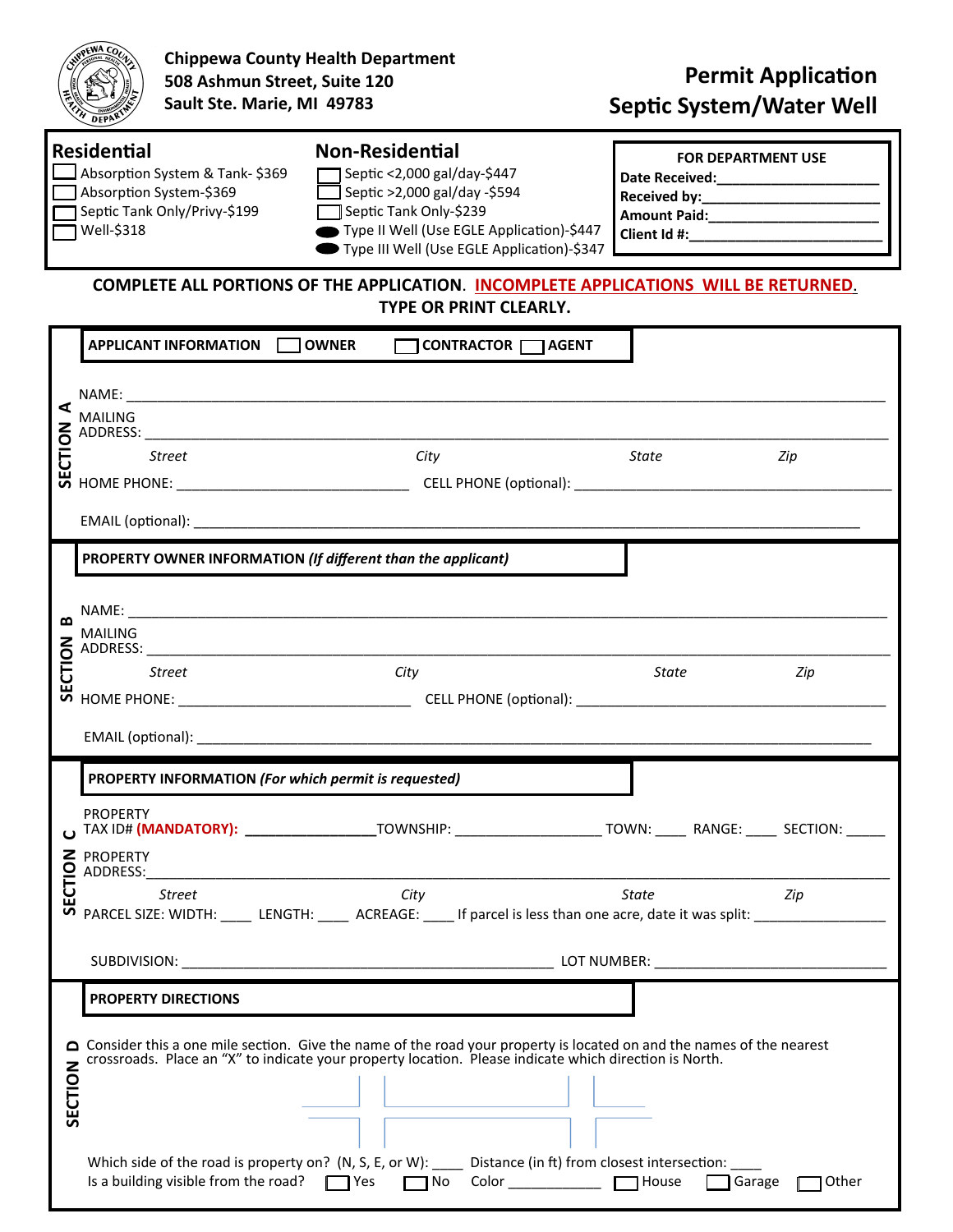|                                                                                                                                                                                                                                                                                                                         | <b>COMPLETE THIS SECTION WHEN APPLYING FOR A SEPTIC PERMIT</b>                                                                                                                                                                                                                                                                                                                                                                                                                                                                                                                                                                                                                                                                                                                                                                                                                                                                                                  |  |  |  |  |  |
|-------------------------------------------------------------------------------------------------------------------------------------------------------------------------------------------------------------------------------------------------------------------------------------------------------------------------|-----------------------------------------------------------------------------------------------------------------------------------------------------------------------------------------------------------------------------------------------------------------------------------------------------------------------------------------------------------------------------------------------------------------------------------------------------------------------------------------------------------------------------------------------------------------------------------------------------------------------------------------------------------------------------------------------------------------------------------------------------------------------------------------------------------------------------------------------------------------------------------------------------------------------------------------------------------------|--|--|--|--|--|
| ш<br>SECTION                                                                                                                                                                                                                                                                                                            | <b>APPLICATION IS TO INSTALL:</b><br><b>APPLICATION IS FOR:</b><br><b>APPLICATION IS TO SERVE:</b><br><b>NEW CONSTRUCTION</b><br>SINGLE FAMILY RESIDENCE<br>SEPTIC FIELD AND TANK<br>SEPTIC TANK ONLY<br><b>REPLACE EXISTING</b><br>COMMERCIAL < 2,000 GPD<br>COMMERCIAL 2,000-6,000 GPD<br><b>EARTH PRIVY</b><br>Has system failed<br>COMMERCIAL 6,000-10,000 GPD<br>or is failing?<br><b>OTHER</b><br>Septic System Age:<br>Garbage Disposal to be installed or is in use? $\Box$ Yes $\Box$ No<br>Number of Bedrooms: _____<br>Sewage Grinder to be installed or is in use? $\Box$ Yes $\Box$ No<br>Number of Bathrooms:                                                                                                                                                                                                                                                                                                                                     |  |  |  |  |  |
|                                                                                                                                                                                                                                                                                                                         | TEST HOLE REQUIREMENTS: You are required to provide a soil excavation, at owners expense, to a depth of                                                                                                                                                                                                                                                                                                                                                                                                                                                                                                                                                                                                                                                                                                                                                                                                                                                         |  |  |  |  |  |
| six (6) feet with a minimum dimension of 2ft x 4 ft. Excavations done by a backhoe are preferred. The test<br>hole must be located in the area of the proposed drainfield. It is highly recommended that the test hole is<br>excavated during the site evaluation.<br>PRIOR TO ANY DIGGING-CALL MISS DIG 1-800-482-7171 |                                                                                                                                                                                                                                                                                                                                                                                                                                                                                                                                                                                                                                                                                                                                                                                                                                                                                                                                                                 |  |  |  |  |  |
|                                                                                                                                                                                                                                                                                                                         | COMPLETE THIS SECTION WHEN APPLYING FOR A RESIDENTIAL WELL PERMIT                                                                                                                                                                                                                                                                                                                                                                                                                                                                                                                                                                                                                                                                                                                                                                                                                                                                                               |  |  |  |  |  |
| щ                                                                                                                                                                                                                                                                                                                       | <b>CHECK ONE OF THE FOLLOWING:</b><br>TYPE OF PUMP TO BE INSTALLED:<br><b>WELL IS TO SERVE:</b><br>$\Box$ NEW CONSTRUCTION<br><b>ELECTRIC</b><br>SINGLE FAMILY RESIDENCE<br>GEOTHERMAL<br>REPLACEMENT<br><b>HAND PUMP</b>                                                                                                                                                                                                                                                                                                                                                                                                                                                                                                                                                                                                                                                                                                                                       |  |  |  |  |  |
| SECTION                                                                                                                                                                                                                                                                                                                 | WHO WILL BE COLLECTING YOUR REQUIRED BACTERIOLOGICAL WATER SAMPLE? Network and the service of the service of the                                                                                                                                                                                                                                                                                                                                                                                                                                                                                                                                                                                                                                                                                                                                                                                                                                                |  |  |  |  |  |
|                                                                                                                                                                                                                                                                                                                         | DO YOU OR ARE YOU PLANNING TO HEAT WITH FUEL OIL? □ YES<br>$\Box$ NO                                                                                                                                                                                                                                                                                                                                                                                                                                                                                                                                                                                                                                                                                                                                                                                                                                                                                            |  |  |  |  |  |
|                                                                                                                                                                                                                                                                                                                         | ARE THERE ANY ABOVE OR BELOW GROUND FUEL TANKS ON YOUR PROPERTY? THERE ANY ABOVE OR BELOW GROUND FUEL TANKS ON YOUR PROPERTY?<br>IF WELL IS FOR REPLACEMENT:<br>REASON FOR REPLACEMENT:                                                                                                                                                                                                                                                                                                                                                                                                                                                                                                                                                                                                                                                                                                                                                                         |  |  |  |  |  |
|                                                                                                                                                                                                                                                                                                                         | WHO WILL ABANDON OLD WELL?*                                                                                                                                                                                                                                                                                                                                                                                                                                                                                                                                                                                                                                                                                                                                                                                                                                                                                                                                     |  |  |  |  |  |
|                                                                                                                                                                                                                                                                                                                         | HOW WILL OLD WELL BE ABANDONED?<br>*Old well must be abandoned by a registered well driller.                                                                                                                                                                                                                                                                                                                                                                                                                                                                                                                                                                                                                                                                                                                                                                                                                                                                    |  |  |  |  |  |
|                                                                                                                                                                                                                                                                                                                         |                                                                                                                                                                                                                                                                                                                                                                                                                                                                                                                                                                                                                                                                                                                                                                                                                                                                                                                                                                 |  |  |  |  |  |
|                                                                                                                                                                                                                                                                                                                         | <b>READ AND SIGN</b>                                                                                                                                                                                                                                                                                                                                                                                                                                                                                                                                                                                                                                                                                                                                                                                                                                                                                                                                            |  |  |  |  |  |
|                                                                                                                                                                                                                                                                                                                         | <b>IMPORTANT</b>                                                                                                                                                                                                                                                                                                                                                                                                                                                                                                                                                                                                                                                                                                                                                                                                                                                                                                                                                |  |  |  |  |  |
| ပ<br>SECTION                                                                                                                                                                                                                                                                                                            | -Be advised that OTHER PERMITS MAY BE REQUIRED for the use or activity to be served by the<br>sewage system/water well.<br>-Be advised that you may need a wetlands permit from the Michigan Department of Environment,<br>Great Lakes and Energy (EGLE).<br>-Be advised that you may need a soil erosion and sedimentation control permit from the Chippewa,<br>Luce, Mackinac Conservation District (CLMCD).<br>-Be advised that a copy of your permit will be emailed to the Chippewa County Building Department<br>and the Chippewa, Luce, Mackinac Conservation District.<br>-Applicant (if other than owner) certifies they are authorized by the owner to act on the<br>owner's behalf as their authorized agent.<br>-Applicant certifies that the physical boundaries of the well, sewage system, building(s) and other<br>features indicated on the application are within the lawful boundaries of the real property described<br>on the application. |  |  |  |  |  |
|                                                                                                                                                                                                                                                                                                                         | By signing this application, I agree to allow representatives of Chippewa County Health<br>Department to enter upon said property in order to inspect the proposed activity<br>and completed project.                                                                                                                                                                                                                                                                                                                                                                                                                                                                                                                                                                                                                                                                                                                                                           |  |  |  |  |  |
|                                                                                                                                                                                                                                                                                                                         |                                                                                                                                                                                                                                                                                                                                                                                                                                                                                                                                                                                                                                                                                                                                                                                                                                                                                                                                                                 |  |  |  |  |  |
| Date:                                                                                                                                                                                                                                                                                                                   |                                                                                                                                                                                                                                                                                                                                                                                                                                                                                                                                                                                                                                                                                                                                                                                                                                                                                                                                                                 |  |  |  |  |  |